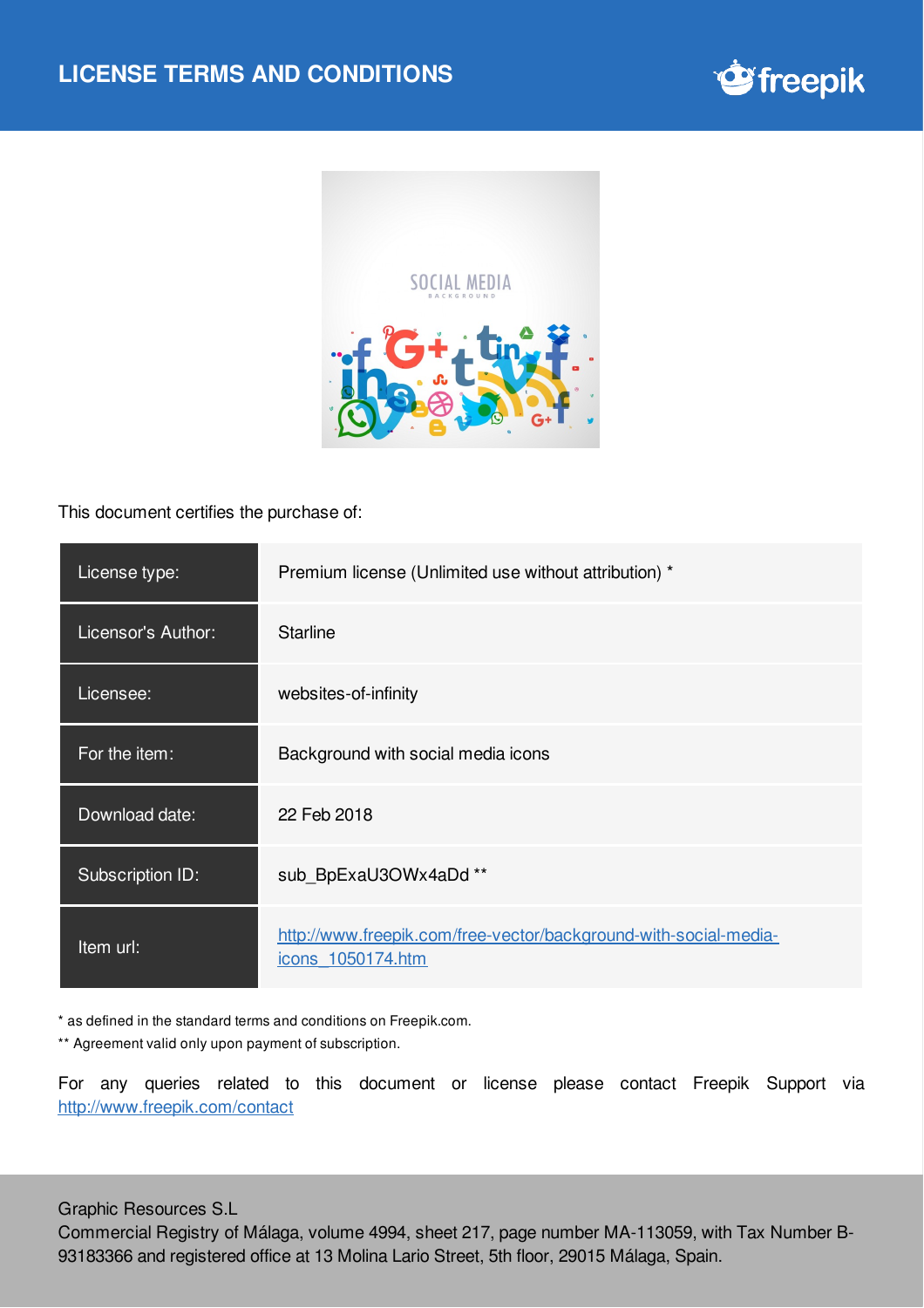

## **SUBSCRIPTION LICENSE AGREEMENT**

This license allows you to use any FreePik Content **without having to attribute** it to Freepik, unless you have acquired any of the available subscription options.

## **Where you can use Freepik content:**

- Website.
- Software, applications, mobile.

- Printed and digital media (magazines, newspapers, books, cards, labels, CD, DVD, films, television, video, e-mail).

- Advertisement and promotional items.
- Presentation of products and public events.
- Multimedia.
- Decorative (either private or public).

## **What you CAN DO:**

- You have the non-exclusive, non-transferable right of Freepik Content to use the licensed material an unlimited number of times for the commercial or personal purposes listed above.

- You may alter and create derivative works using Freepik Content.
- You can use Freepik Content during the rights period, world wide.

## **What you CANNOT DO:**

- Sublicense, sell or rent any of Freepik Content (or a modified version of Freepik Content).
- Distribute Freepik Content unless it has been expressly authorized by Freepik.
- Include Freepik Content in an online or offline database or file.
- Offer Freepik designs (or modified Freepik Content versions) for download.

The complete content of licenses can be consulted in the Terms of Use, that will prevail over the content of this document.

Graphic Resources S.L

Commercial Registry of Málaga, volume 4994, sheet 217, page number MA-113059, with Tax Number B-93183366 and registered office at 13 Molina Lario Street, 5th floor, 29015 Málaga, Spain.